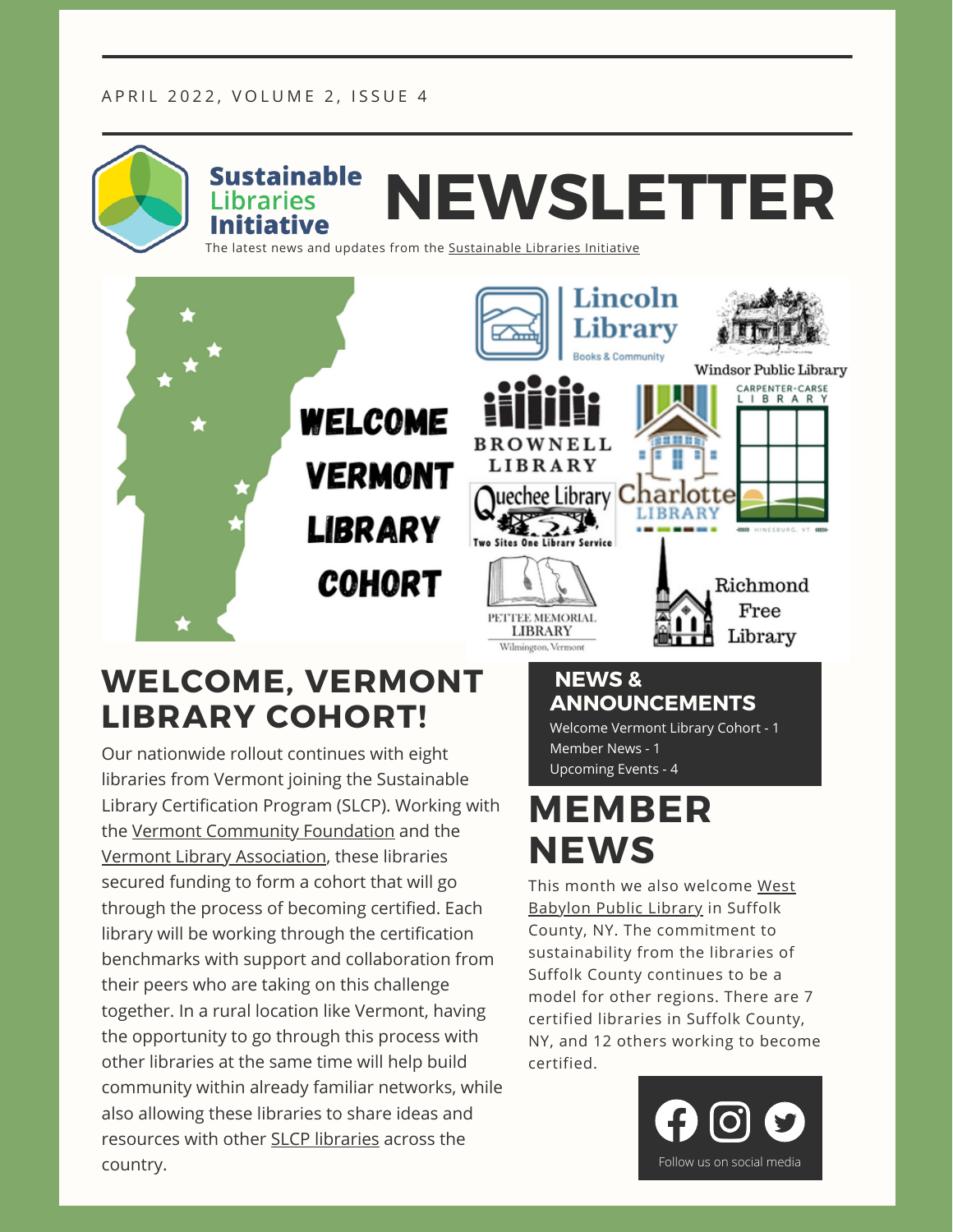

**SUSTAINABLE TIBRARIES TNITIATIVE** 



#### **'ROAD MAP TO SUSTAINABILITY' MOBILE APP LAUNCH**

With support from [OCLC,](https://www.oclc.org/en/home.html) the Sustainable Libraries Initiative has released a new mobile app version of our "Road Map to [Sustainability.](https://sustainablelibrariesinitiative.org/resources/professional-development/roadmap)" This app is available for Android and iOS and is interactive, allowing you to save your own responses to the thought-provoking prompts. Check out our [website](https://sustainablelibrariesinitiative.org/resources/professional-development/roadmap) for downloading [information](https://sustainablelibrariesinitiative.org/news/road-map-sustainability-app-release) or to read more in the full press release.

Looking for the PDF? If you haven't already received a PDF copy as a member of our [eNewsletter](https://sustainablelibrariesinitiative.org/sustainable-libraries-initiative-newsletter) mailing list, please email [sliadmin@suffolknet.org](mailto:sliadmin@suffolknet.org) for a copy.

#### **UPCOMING EVENTS**

**SLCP [Member](https://sustainablelibrariesinitiative.org/events/online-meet-19-slcp-participants) Meetup,** [Thursday,](https://sustainablelibrariesinitiative.org/events/online-meet-19-slcp-participants) April 7th, 11am EST **School Librarian [Certification](https://sustainablelibrariesinitiative.org/events/school-librarian-certification-meet-2) Meetup**, Thursday April 7th, 3:30pm EST **School [Librarian](https://sustainablelibrariesinitiative.org/events/school-librarian-certification-meet-2) Drop-in Work Session**, Wednesday, April 13th, 3:00pm EST **School [Librarian](https://sustainablelibrariesinitiative.org/event/school-librarian-drop-work-session-5) Drop-in Work Session**, Tuesday, April 26th, 8:00am EST



#### **DEI IN A SUSTAINABLE LIBRARY WEBINAR**

If you missed our 'Diversity, Equity, and Inclusion in a [Sustainable](https://sustainablelibrariesinitiative.org/diversity-equity-and-inclusion-sustainable-library-webinar) Library' webinar, the full recording is now available for a limited time on our [website](https://sustainablelibrariesinitiative.org/diversity-equity-and-inclusion-sustainable-library-webinar). In May it will be moved to the Members Only Resources where Members and Sustainable Library Certification Program Members will continue to have access.